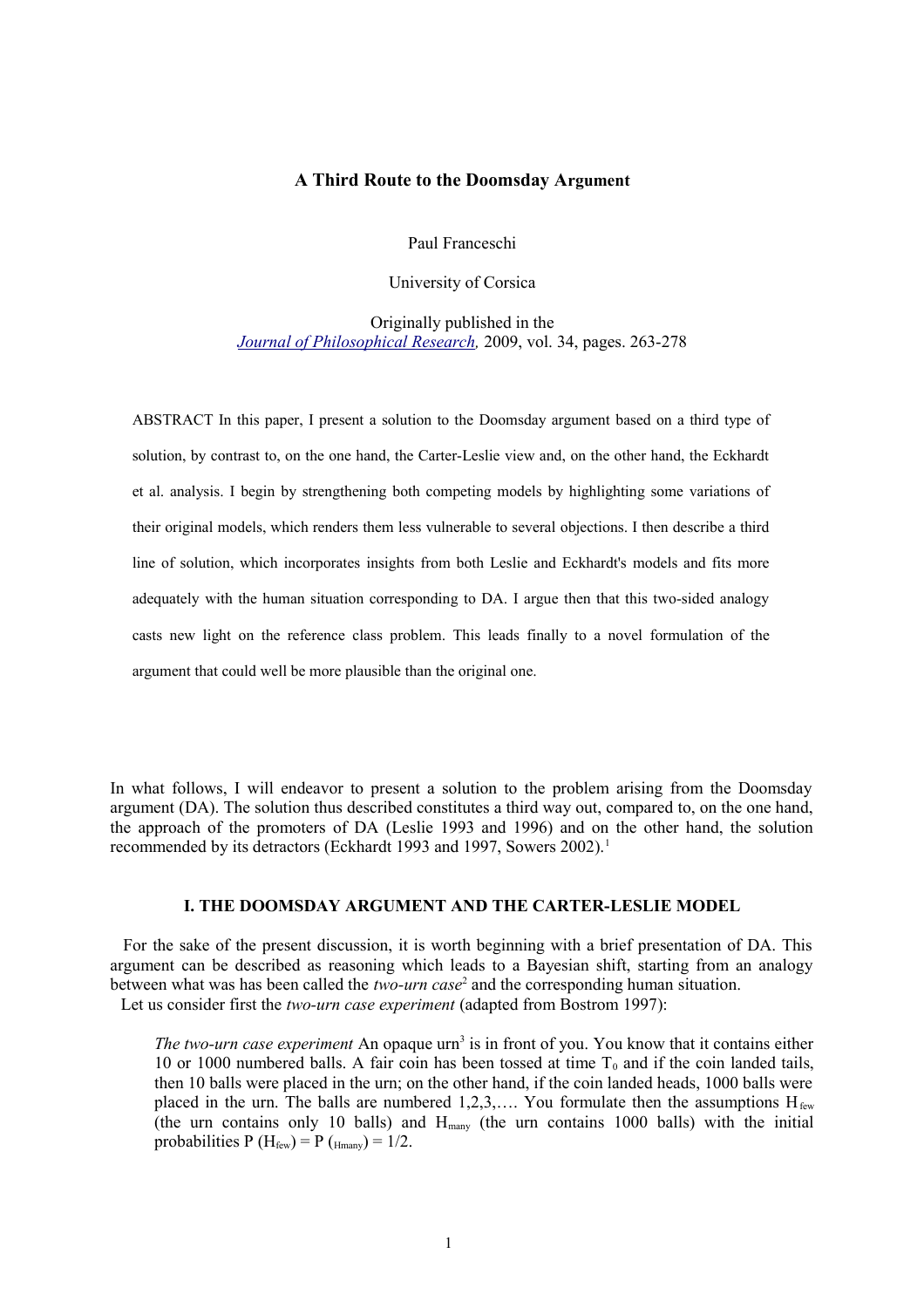Informed of all the preceding, you randomly draw a ball at time  $T_1$  from the urn. You get then the ball #5. You endeavor to estimate the number of balls that were contained at  $T_0$  in the urn. You conclude then to an upward Bayesian shift in favor of the  $H_{few}$  hypothesis.

The *two-urn case experiment* is an uncontroversial application of Bayes' theorem. It is based on the two following concurrent assumptions:

- $(H1_{\text{few}})$  the urn contains 10 balls
- $(H2<sub>many</sub>)$  the urn contains 1000 balls

and the corresponding initial probabilities:  $P(H1) = P(H2) = 1/2$ . By taking into account the fact that E denotes the evidence according to which the randomly drawn ball carries the #5 and that P (E|H1) =  $1/10$  and P (E|H2) =  $1/1000$ , an upward Bayesian shift follows, by a straightforward application of Bayes' theorem. Consequently, the posterior probabilities are such that  $P(H1) = 0.99$  and  $P'(H2) =$ 0.01.

Let us consider, on the second hand, the *human situation corresponding to DA*. While being interested in the total number of humans that humankind will finally count, it is worth considering the two following concurrent hypotheses:

 $(H3<sub>few</sub>)$  the total number of humans having ever lived will amount to  $10<sup>11</sup>$  (*Apocalypse near*)  $(H4_{\text{many}})$  the total number of humans having ever lived will amount to  $10^{14}$  (*Apocalypse far*)

It appears now that every human being has his own birth rank, and that yours, for example, is about  $60x10^9$ . Let us also assume, for the sake of simplicity, that the initial probabilities are such as  $P(H3)$  = P(H4) = 1/2. Now, according to Carter and Leslie, the *human situation corresponding to DA* is analogous to the *two urn case*.<sup>[4](#page-11-3)</sup> If we denote by E the fact that our birth rank is  $60x10^9$ , an application of Bayes' theorem, by taking into account the fact that  $P(E|H3) = 1/10^{11}$  and that  $P(E|H4) = 1/10^{14}$ , leads to an important Bayesian shift in favor of the hypothesis of a near Apocalypse, i.e.,  $P'(H3) =$ 0.999. The importance of the Bayesian shift which results from this reasoning, associated with a very worrying situation related to the future of humankind, from the only recognition of our birth rank, appears counter-intuitive. This intrinsic problem requires that we set out to find it a solution.

In such context, it appears that a solution to DA has to present the following characteristics. On the one hand, it must point out in which ways the human situation corresponding to DA is similar to the two-urn case or possibly, to an alternative model, the characteristics of which are to be specified. On the second hand, such solution to DA must point out in which ways one or several models on analogy with the human situation corresponding to DA are associated with a frightening situation for the future of humankind.

In what follows, I will endeavor to present a solution to DA. In order to develop it, it will be necessary first to build up the space of solutions for DA. Such a construction is a non-trivial task that requires the consideration of not only several objections that have been raised against DA, but also the reference class problem. Within this space of solutions, the solutions advocated by the supporters as well as critics of DA, will naturally be placed. I will finally show that within the space of solutions thus established, there is room for a third way out, which is in essence a different solution from that offered by the proponents and opponents of DA.

# **II. FAILURE OF AN ALTERNATIVE MODEL BASED ON THE INCREMENTAL OBJECTION OF ECKHARDT ET AL.**

DA is based on the matching of a probabilistic model - the two-urn case - with the human situation corresponding to DA. In order to build the space of solutions for DA, it is necessary to focus on the models that constitute an alternative to the two-urn case, which can also be put in correspondence with the human situation corresponding to DA. Several alternative models have been described by the opponents to DA. However, for reasons that will become clearer later, not all these models can be accepted as valid alternative models to the two-urn case, and take a place within the space of solutions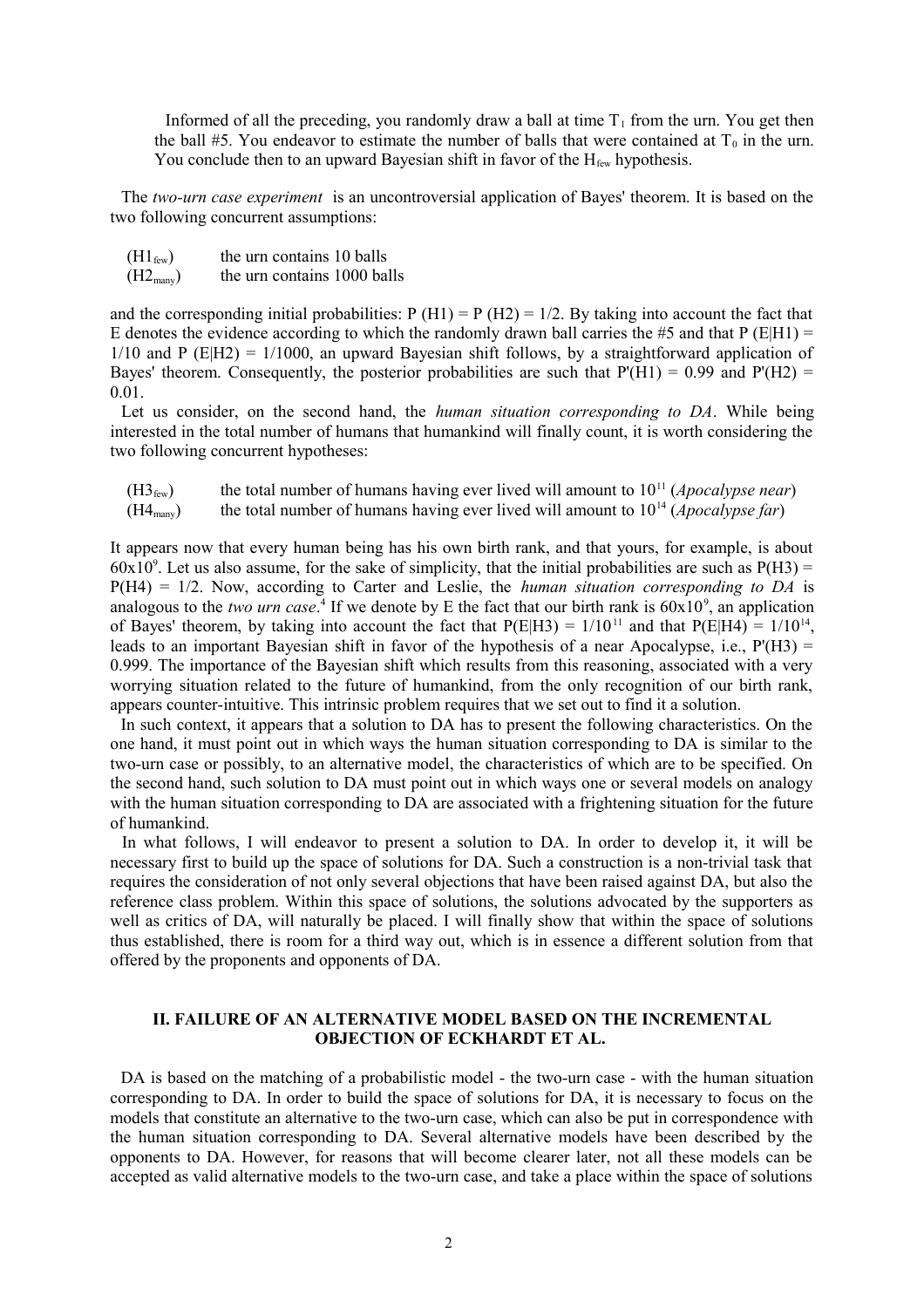for DA. It is therefore necessary to distinguish among these models proposed by the detractors of DA, between those which are not genuine alternative models, and those which can legitimately be included within the space of solutions for DA.

A certain number of objections to DA were formulated first by William Eckhardt (1993, 1997). For the sake of the present discussion, it is worth distinguishing between two objections, among those which were raised by Eckhardt, and that I will call respectively: the *incremental* objection and the *diachronic* objection. With each one of these two objections is associated an experiment intended to constitute an alternative model to the two-urn case.

Let us begin with the *incremental* objection mentioned in Eckhardt (1993, 1997) and the alternative model associated with it. Recently, George Sowers (2002) and Elliott Sober (2003) have echoed this objection. According to this objection, the analogy with the urn that is at the root of DA, is ungrounded. Indeed, in the two-urn case experiment, the number of the balls is randomly chosen. However, these authors emphasize, in the case of the human situation corresponding to DA, our birth rank is not chosen at random, but is indeed indexed on the corresponding time position. Therefore, Eckhardt stresses, the analogy with the two-urn case is unfounded and the whole reasoning is invalidated. Sober (2003) develops a similar argument,<sup>[5](#page-11-4)</sup> by stressing that no mechanism designed to randomly assign a time position to human beings, can be highlighted. Finally, such an objection was recently revived by Sowers. The latter focused on the fact that the birth rank of every human being is not random because it is indexed to the corresponding time position.

According to the viewpoint developed by Eckhardt et al., the human situation corresponding to DA is not analogous to the *two-urn case* experiment, but rather to an alternative model, which may be called the *consecutive token dispenser*. The consecutive token dispenser is a device, originally described by Eckhardt<sup>[6](#page-11-5)</sup>, that ejects consecutively numbered balls at regular intervals: "(...) suppose on each trial the consecutive token dispenser expels either 50 (early doom) or 100 (late doom) consecutively numbered tokens at the rate of one per minute". A similar device - call it the *numbered balls dispenser* - is also mentioned by Sowers, where the balls are ejected from the urn and numbered in the order of their ejection, at the regular interval of one per minute:<sup>[7](#page-11-6)</sup>

There are two urns populated with balls as before, but now the balls are not numbered. Suppose you obtain your sample with the following procedure. You are equipped with a stopwatch and a marker. You first choose one of the urns as your subject. It doesn't matter which urn is chosen. You start the stopwatch. Each minute you reach into the urn and withdraw a ball. The first ball withdrawn you mark with the number one and set aside. The second ball you mark with the number two. In general, the  $n<sup>th</sup>$  ball withdrawn you mark with the number *n*. After an arbitrary amount of time has elapsed, you stop the watch and the experiment. In parallel with the original scenario, suppose the last ball withdrawn is marked with a seven. Will there be a probability shift? An examination of the relative likelihoods reveals no.

Thus, under the terms of the viewpoint defended by Eckhardt et al., the human situation corresponding to DA is not analogous with the two-urn case experiment, but with the *numbered balls dispenser*. And this last model leads us to leave the initial probabilities unchanged.

The incremental objection of Eckhardt et al. is based on a disanalogy. Indeed, the human situation corresponding to DA presents a *temporal* nature, for the birth ranks are successively attributed to human beings depending on the time position corresponding to their appearance on Earth. Thus, the corresponding situation takes place, for example, from  $T_1$  to  $T_n$ , where 1 and *n* are respectively the birth ranks of the first and of the last humans. However, the two-urn case experiment appears *atemporal*, because when the ball is drawn at random, all the balls are already present within the urn. The two-urn case experiment takes place at a given time  $T_0$ . It appears thus that the two-urn case experiment is an atemporal model, while the situation corresponding to DA is a temporal model. And this forbids, as Eckhardt et al. underscore, considering the situation corresponding to DA and the two-urn case as isomorphic.<sup>[8](#page-11-7)</sup>

At this stage, it appears that the *atemporal-temporal disanalogy* is indeed a reality and it cannot be denied. However, this does not constitute an insurmountable obstacle for DA. As we shall see, it is possible indeed to put in analogy the human situation corresponding to DA, with a temporal variation of the two-urn case. This can be done by considering the following experiment, which can be termed the *incremental two-urn case* (formally, the *two-urn case*<sup>++</sup>):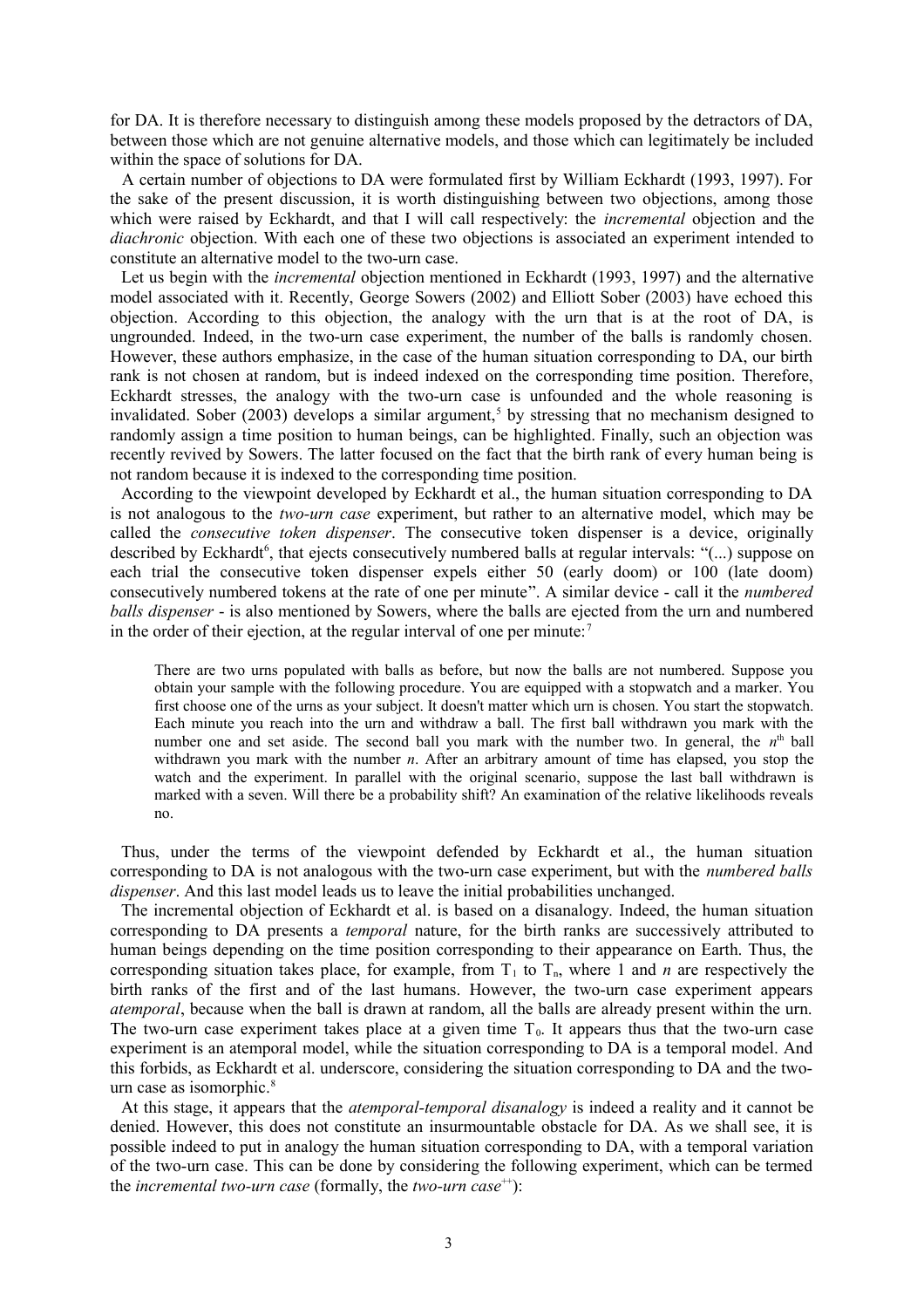*The two-urn case*<sup>++</sup>. An opaque urn in front of you. You know that it contains either 10 or 1000 numbered balls. A fair coin has been tossed at time  $T_0$  and if the coin landed tails, then the urn contains only 10 balls, while if the coin landed heads, then the urn contains the same 10 balls plus 990 extra balls, i.e. 1000 balls in total. The balls are numbered 1, 2, 3, .... You formulate then the  $H_{few}$  (the box contains only 10 balls) and  $H_{many}$  (the box contains 1000 balls) hypotheses with initial probabilities  $P(H_{few}) = P(H_{maw}) = 1/2$ . At time  $T_1$ , a device will draw a ball at random, and will eject then every second a numbered ball in increasing order, from the ball #1 until the number of the randomly drawn ball. At that very time, the device will stop.

You are informed of all the foregoing, and the device expels then the ball #1 at  $T_1$ , the ball #2 at  $T_2$ , the ball #3 at  $T_3$ , the ball #4 at  $T_4$ , and the ball #5 at  $T_5$ . The device then stops. You wish to estimate the number of balls that were contained at  $T_0$  in the urn. You conclude then to an upward Bayesian shift in favor of the  $H_{few}$  hypothesis.

As we can see, such a variation constitutes a mere adaptation of the original two-urn case, with the addition of an incremental mechanism for the expulsion of the balls. The novelty with this variation<sup>[9](#page-11-8)</sup> is that the experience has now a temporal feature, because the random selection is made at  $T_1$  and the randomly drawn ball is finally ejected, for example at  $T<sub>5</sub>$ .

At this stage, it is also worth analyzing the consequences of the two-urn case<sup> $+$ </sup> for the analysis developed by Eckhardt et al. Indeed, in the *two-urn case*<sup>++</sup>, the number of each ball ejected from the device is indexed on the range of its expulsion. For example, I draw the ball #60000000000. But I also know that the previous ball was the ball #59999999999 and that the penultimate ball was the ball #59999999998, and so on. However, this does not prevent me from thinking in the same manner as in the original two-urn case and from concluding to a Bayesian shift in favor of the  $H_{few}$  hypothesis. In this context, the *two-urn case*<sup>++</sup> experiment leads to the following consequence: *the fact of being indexed with regard to time does not mean that the number of the ball is not randomly chosen*. This can now be confronted with the main thesis of the incremental objection raised by Eckhardt et al., i.e. that the birth rank of each human being is not randomly chosen, but is rather indexed on the corresponding time position. Sowers especially believes that the cause of DA is that the number corresponding to the birth rank is time-indexed.<sup>[10](#page-11-9)</sup> But what the *two-urn case*<sup>++</sup> experiment and the corresponding analogy demonstrates is that our birth rank can be time-indexed and nevertheless be determined randomly in the context of DA. For this reason, the *numbered balls dispenser* model proposed by Eckhardt and Sowers can not be considered as an alternative model to the two-urn case, within the space of solutions for DA.

# **III. SUCCESS OF AN ALTERNATIVE MODEL GROUNDED ON WILLIAM ECKHARDT'S DIACHRONIC OBJECTION**

William Eckhardt (1993, 1997) also describes another objection to DA, which we shall call, for the sake of the present discussion, the diachronic objection. This latter objection, as we shall see it, is based on an alternative model to the two-urn case, which is different from the one that corresponds to the incremental objection. Eckhardt highlights the fact that *it is impossible to perform a random selection, when there exists many yet unborn individuals within the corresponding reference class*: "How is it possible in the selection of a random rank to give the appropriate weight to unborn members of the population?" (1997, p. 256).

This second objection is potentially stronger than the incremental objection. In order to assess its scope accurately, it is worth translating now this objection in terms of a probabilistic model. It appears that the model associated with Eckhardt's diachronic objection can be built from the two-urn case's structure. The corresponding variation, which can be termed the *diachronic two-urn case*, goes as follows:

*The diachronic two-urn case*. An opaque urn in front of you. You know that it contains either 10 or 1000 numbered balls. A fair coin has been tossed at time  $T_0$ . If the coin fell tails, 10 balls were then placed in the urn, while if the coin fell heads, 10 balls were also placed in the urn at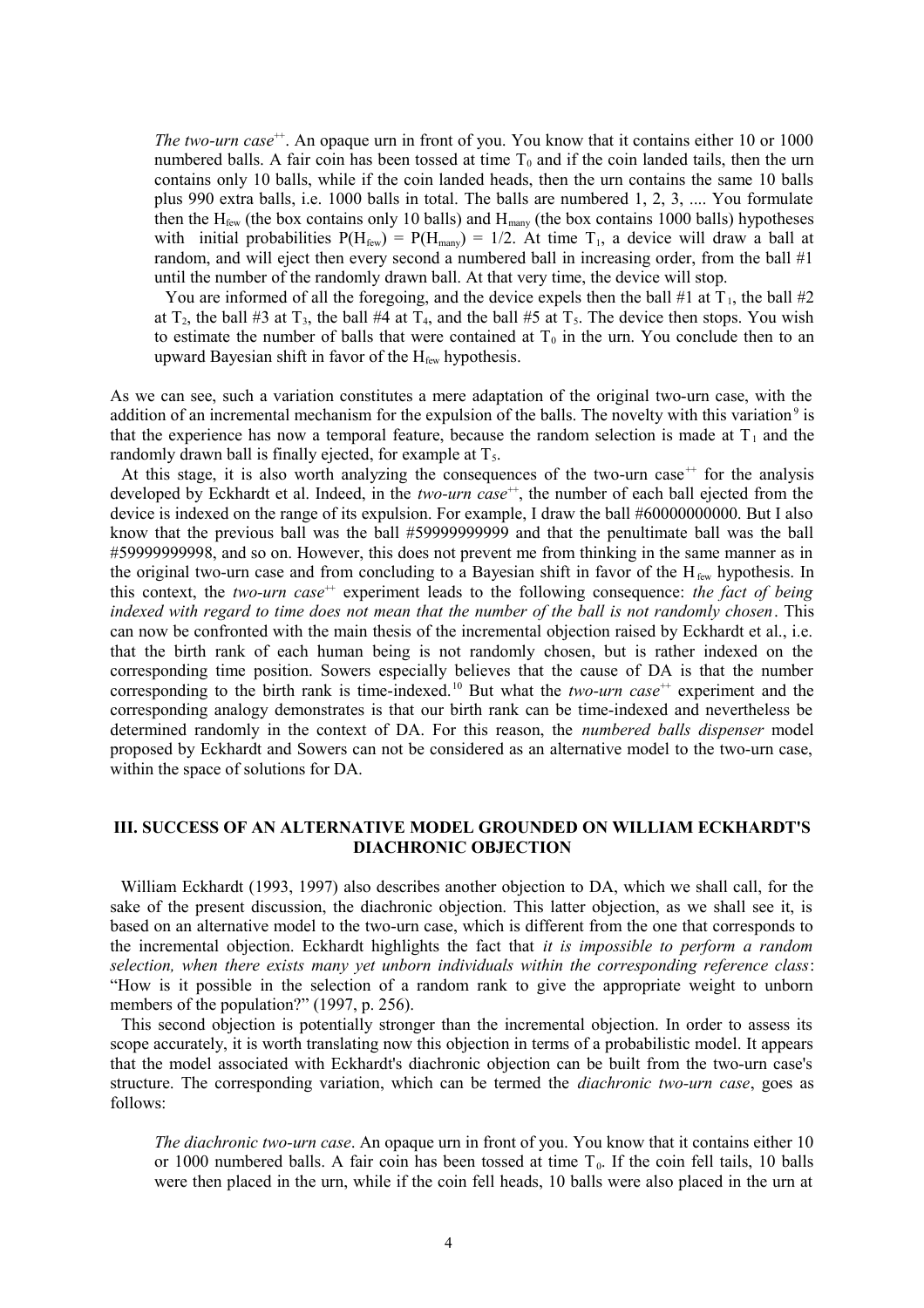time  $T_0$ , but 990 supplementary balls will be also added to the urn at time  $T_2$ , bringing up the total number of balls finally contained in the urn to 1000. The balls are numbered 1, 2, 3, .... You then formulate  $H_{few}$  (the urn finally contains only 10 balls) and  $H_{many}$  (the urn finally contains 1000 balls) hypotheses with the initial probabilities P ( $H_{few}$ ) = P ( $H_{many}$ ) = 1 / 2.

Informed of all the above, you randomly draw at time  $T_1$  a ball from the urn. You get then the ball #5. You wish to estimate the number of balls that ultimately will be contained in the urn at T2. You conclude then that the initial probabilities remain unchanged.

At this stage, it appears that the protocol described above does justice to Eckhardt's strong idea that it is impossible to perform a random selection where there are many yet unborn members in the reference class. In the *diachronic two-urn case*, the 990 balls, which are possibly (if the coin falls heads) added in  $T_2$  account for these members not yet born. In such a situation, it would be quite erroneous to conclude to a Bayesian shift in favor of the H<sub>few</sub> hypothesis. But what can be inferred rationally in such a case is that the prior probabilities remain unchanged.

We can also see that the structure of the protocol of the *diachronic two-urn case* is quite similar to the original two-urn case experiment (which we shall now term, by contrast, the *synchronic two-urn case*). This will allow now for making easy comparisons. So we see that if the coin lands tails: the situation is the same in both experiments, *synchronic* and *diachronic*. However, the situation is different if the coin lands heads: in the synchronic two-urn case, the 990 balls are already present in the urn at  $T_0$ ; on the other hand, in the model of the diachronic two-urn case, 990 extra balls are added to the urn later, namely at  $T_2$ . As we can see, the diachronic two-urn case based on Eckhardt's diachronic objection deserves completely to take a place within the space of solutions for DA.

## **IV. CONSTRUCTION OF THE PRELIMINARY SPACE OF SOLUTIONS**

In light of the foregoing, we are now in a position to appreciate how much the analogy underlying DA is appropriate. It appears indeed that two alternative models to model the analogy with the human situation corresponding to DA are in competition: on the one hand, the *synchronic* two-urn case advocated by the promoters of DA and, on the other hand, the *diachronic* two-urn case, based on Eckhardt's diachronic objection. It turns out that these two models share a common structure, which allows for making comparisons. $^{11}$  $^{11}$  $^{11}$ 

At this step, the question that arises is the following: is the human situation corresponding to DA in analogy with (i) the *synchronic* two-urn case, or (ii) the *diachronic* two-urn case? In response, the next question follows: is there an *objective* criterion that allows one to choose, preferentially, between the two competing models? It appears not. Indeed, neither Leslie nor Eckhardt do provide objective reasons for justifying the choice of their favorite model, *and* for rejecting the alternative model. Leslie, first, defends the analogy of the human situation corresponding to DA with the lottery experiment (here, the synchronic two-urn case). At the same time, Leslie acknowledges that DA is considerably weakened if our universe is of an indeterministic nature, i.e. if the total number of people who will ever exist has not yet been settled.<sup>[12](#page-11-11)</sup> But it turns out that such indeterministic situation corresponds completely with the *diachronic two-urn case*. For the protocol of this experiment takes into account the fact that the total number of balls which will ultimately be contained in the urn, is not known at the time when the random drawing is performed. We see it finally, Leslie liberally accepts that the analogy with the *synchronic two-urn case* may not prevail in certain indeterministic circumstances, where, as we have seen, the *diachronic two-urn case* would apply.

Otherwise, a weakness in the position defended by Eckhardt is that he rejects the analogy with the lottery experiment (in our terminology, the *synchronic two-urn case*) in all cases. But how can we be certain that an analogy with the *synchronic two-urn case* does not prevail, at least for a given situation? It appears here that we lack the evidence allowing us to reject such an hypothesis with absolute certainty.

To sum now. Within the space of solutions for DA resulting from the foregoing, it follows now that two competing models may also be convenient to model the human situation corresponding to DA: Leslie's synchronic two-urn case or Eckhardt's diachronic two-urn case. At this stage, however, it appears that no objective criterion allows for preferring one or the other of these two models. In these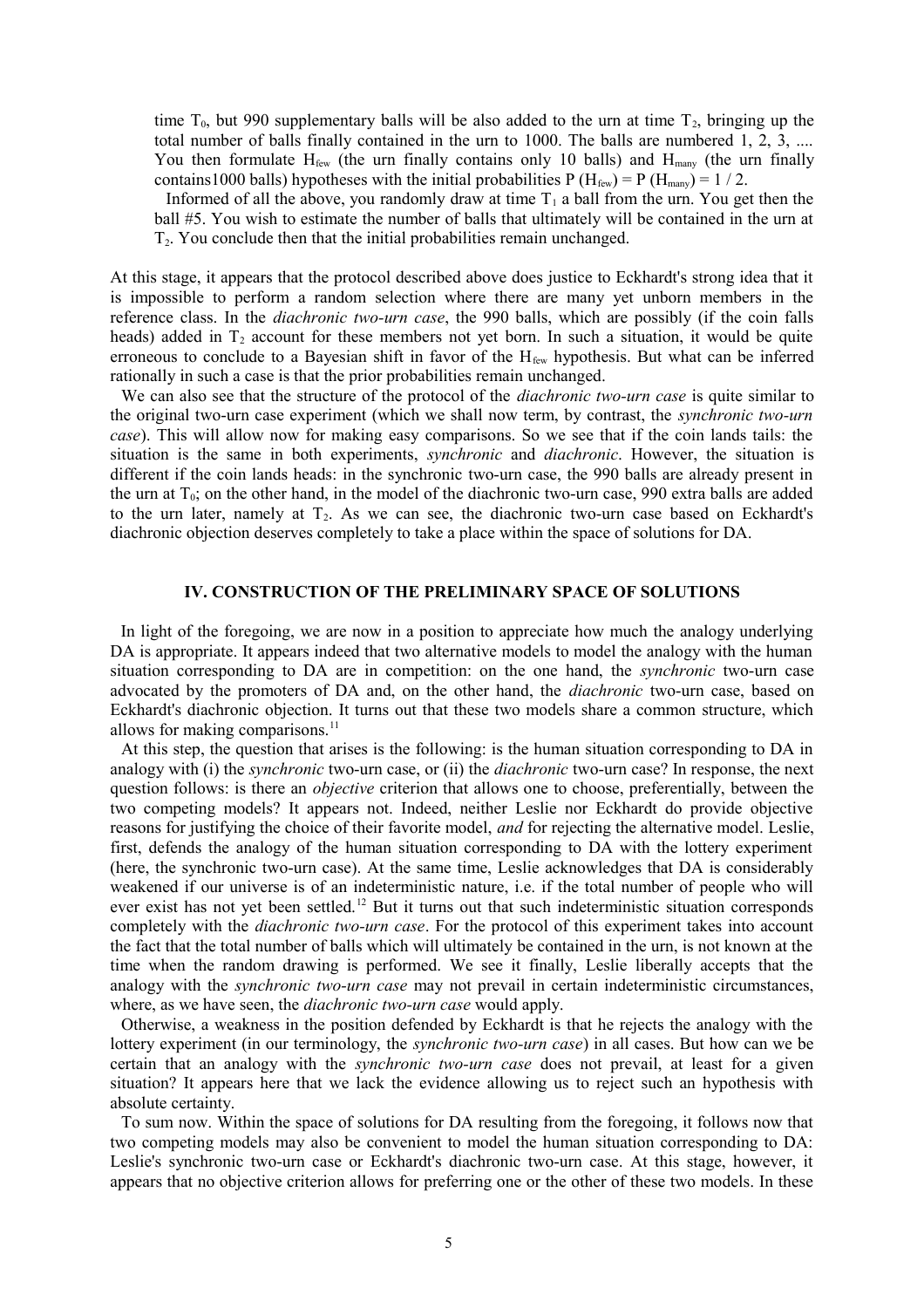circumstances, in the lack of objective evidence to make a choice between the two competing models, we are led to apply a principle of indifference, which leads us to retain both models as roughly equiprobable. We attribute then (Figure 1), applying a principle of indifference, a probability P of 1/2 to the analogy with the *synchronic two-urn case* (associated with a terrifying scenario), and an identical probability of 1/2 to the analogy with the *diachronic two-urn case* (associated with a reassuring scenario).

| Case | Model                      | $\bm{\tau}$ | P   | Nature of the<br>scenario |
|------|----------------------------|-------------|-----|---------------------------|
|      | synchronic two-urn<br>case |             | 1/2 | terrifying                |
|      | diachronic two-urn<br>case |             | 1/2 | reassuring                |

| 1911 r |  |
|--------|--|
|        |  |

However, it appears that such an approach is of a preliminary nature, for in order to assign a probability to each specific situation inherent in DA, it is necessary to take into account all the elements underlying DA. But it appears that a key element of DA has not yet been taken into account. It is the notoriously awkward *reference class problem*.

# **V. THE REFERENCE CLASS PROBLEM**

Let us begin by recalling the *reference class problem*. [13](#page-11-12) Basically, it is the problem of the correct definition of "humans". More accurately, the problem can be stated as follows: how can the reference class be objectively defined in the context of DA? For a more or less extensive or restrictive definition of the reference class can be used. An extensively defined reference class would include, for example, the somewhat exotic varieties corresponding to a future evolution of humankind, with for example an average IQ equal to 200, a double brain or backward causation abilities. On the other hand, a restrictively defined reference class would only include those humans whose characteristics are exactly those of - for example - our subspecies *Homo sapiens sapiens*. Such a definition would exclude the extinct species such as *Homo sapiens neandertalensis*, as well as a possible future subspecies such as *Homo sapiens supersapiens*. To put this in line with our current taxonomy, the reference class can be set at different levels, which correspond to the *Superhomo* super-genus, the *Homo* genus, the *Homo sapiens* species, the *Homo sapiens sapiens* subspecies, etc. At this stage, it appears that we lack an objective criterion allowing to choose the corresponding level non-arbitrarily.

The solution to the reference class problem proposed by Leslie's, which is exposed in the response made to Eckhardt (1993) and in *The End of the World* (1996), goes as follows: one can choose the reference class more or less as one wishes, i.e. at any level of extension or of restriction. Once this choice has been made, it suffices to adjust accordingly the initial probabilities, and DA works again. The only reservation mentioned by Leslie is that the reference class should not be chosen at an extreme level of extension or restriction.<sup>[14](#page-11-13)</sup> According to Leslie, the fact that every human being can belong to different classes, depending on whether they are restrictively or extensively defined, is not a problem, because the argument works for each of those classes. In this case, says Leslie, a Bayesian shift follows for whatever class reference, chosen at a reasonable level of extension or of restriction. And Leslie illustrates this point of view by an analogy with a multi-color urn, unlike the one-color urn of the original two-urn case experiment. He considers an urn containing balls of different colors, for example red and green. A red ball is drawn at random from the urn. From a restrictive viewpoint, the ball is a red ball and then there is no difference with the two-urn case. But from a more extensive viewpoint, the ball is also a red-or-green ball.<sup>[15](#page-11-14)</sup> According to Leslie, although the initial probabilities are different in each case, a Bayesian shift results in both cases. [16](#page-11-15) As we can see, the synchronic twourn case can be easily adapted to restore the essence of Leslie's multi-color model. It suffices in effect to replace the red balls of the original synchronic two-urn case with red-or-green balls. The resulting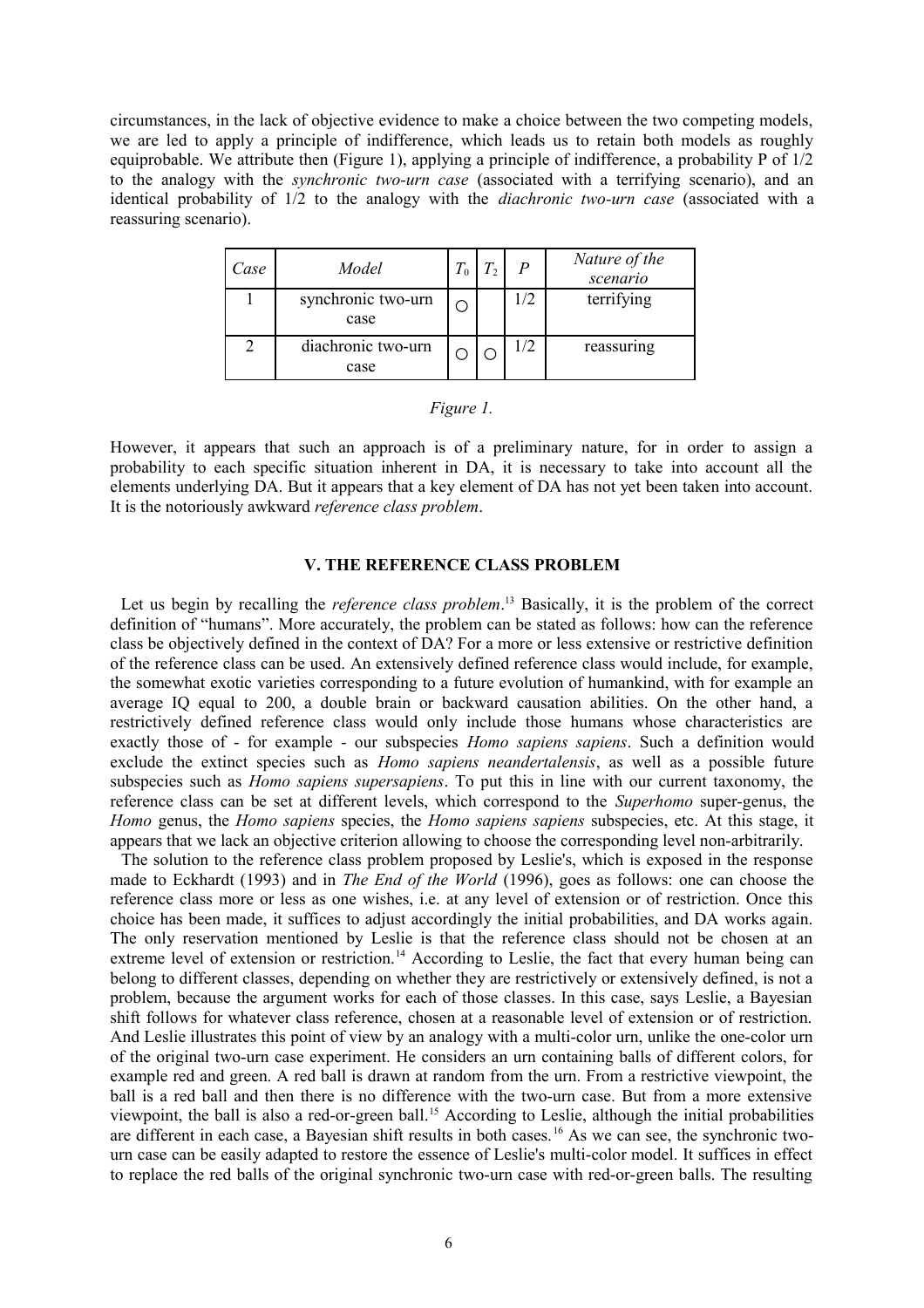two-color model is then in all respects identical to the original synchronic two-urn case experiment, and leads to a Bayesian shift of the same nature.

At this stage, in order to incorporate properly the reference class problem into the space of solutions for DA, we still need to translate the diachronic two-urn case into a two-color variation.

## *A. The two-color diachronic two-urn case*

In the one-color original experiment which corresponds to the diachronic two-urn case, the reference class is that of the red balls. It appears here that one can construct a two-color variation, which is best suited for handling the reference class problem, where the relevant class is that of red-or-green balls. The corresponding two-color variation is in all respects identical with the original diachronic two-urn case, the only difference being that the first 10 balls (#1 to #10) are red and the other 990 balls (#11 to #1000) are green. The corresponding variation runs as follows:

*The two-color diachronic two-urn case*. An opaque urn in front of you. You know it contains either 10 or 1000 numbered balls (consisting of 10 red balls and 990 green balls). The red balls are numbered #1, #2, ..., #9, #10 and the green ones #11, #12, .., #999, #1000. A fair coin has been tossed at time  $T_0$ . If the room fell tails, 10 balls were then placed in the urn, while if the coin fell heads, 10 red balls were also placed in the urn at time  $T_0$ , but 990 green balls will be then added to the urn at time  $T_2$ , bringing thus the total number of balls in the urn to 1000. You formulate then the hypotheses  $H_{few}$  (the urn contains finally only 10 red-or-green balls) and  $H_{maw}$ (the box finally contains 1000 red-or-green balls) with the prior probabilities  $P(H_{\text{few}}) = P(H_{\text{many}})$  $= 1/2.$ 

After being informed of all the above, you draw at time  $T_1$  a ball at random from the urn. You get the red ball #5. You proceed to estimate the number of red-or-green balls which will ultimately be contained in the urn at  $T<sub>2</sub>$ . You conclude that the initial probabilities remain unchanged.

As we can see, the structure of this two-color variation is in all respects similar to that of the one-color version of the diachronic two-urn case. In effect, we can considered here the class of red-or-green balls, instead of the original class of red balls. And in this type of situation, it is rational to conclude in the same manner as in the original one-color version of the diachronic two-urn case experiment that the prior probabilities remain unchanged.

## *B. Non-exclusivity of the synchronic one-color model and of the diachronic two-color model*

With the help of the machinery at hand to tackle the reference class problem, we are now in a position to complete the construction of the space of solutions for DA, by incorporating the above elements. On a preliminary basis, we have assigned a probability of 1/2 to each of the one-color twourn case - synchronic and diachronic - models, by associating them respectively with a terrifying and a reassuring scenario. But what is the situation now, with the presence of two-color models, which are better suited for handling the reference class problem?

Before evaluating the impact of the two-color model on the space of solutions for DA, it is worth defining first how to proceed in putting the two-color models and our present human situation into correspondence. For this, it suffices to assimilate the class of red balls to our current *subspecies Homo sapiens sapiens* and the class of red-or-green balls to our current *species Homo sapiens*. Similarly, we shall assimilate the class of green balls to the subspecies *Homo sapiens supersapiens*, a subspecies more advanced than our own, which is an evolutionary descendant of *Homo sapiens sapiens*. A situation of this type is very common in the evolutionary process that governs living species. Given these elements, we are now in a position to establish the relationship of the probabilistic models with our present situation.

At this stage it is worth pointing out an important property of the two-color diachronic model. It appears indeed that the latter model is susceptible of being combined with a one-color synchronic twourn case. Suppose, then, that a one-color synchronic two-urn case prevails: 10 balls or 1000 red balls are placed in the urn at time  $T_0$ . But this does not preclude green balls from being also added in the urn at time T2. It appears thus that the one-color synchronic model and the diachronic two-color model are not exclusive of one another. For in such a situation, a synchronic one-color two-urn case prevails for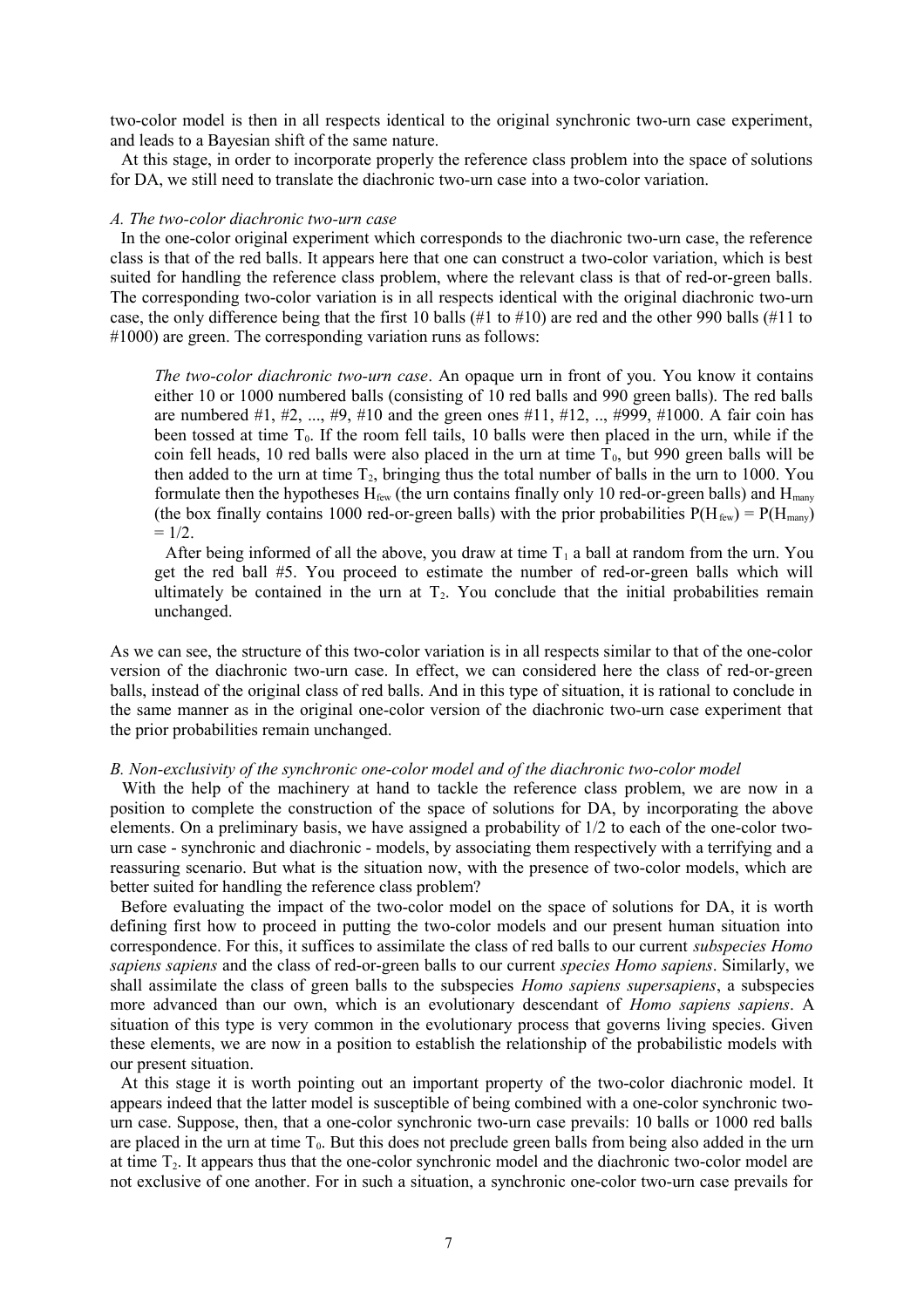the restricted class of red balls, whereas a diachronic two-color model applies to the extended class of red-or-green balls. At this step, it appears that we are on a *third route*, of pluralistic essence. For the fact of matching the human situation corresponding to DA with the synchronic or the (exclusively) diachronic model, are well monist attitudes. In contrast, the recognition of the joint role played by both synchronic and diachronic models, is the expression of a pluralistic point of view. In these circumstances, it is necessary to analyze the impact on the space of solutions for DA of this property of *non-exclusivity* which has just been emphasized.

In light of the foregoing, it appears that four types of situations must now be distinguished, within the space of solutions for DA. Indeed, each of the two initial one-color models - synchronic and diachronic - can be associated with a two-color diachronic two-urn case. Let us begin with the case (1) where the *synchronic one-color* model applies. In this case, one should distinguish between two types of situations: either (1a) nothing happens at  $T_2$  and no green ball is added to the urn at  $T_2$ , or (1b) 990 green balls are added in the urn at  $T_2$ . In the first case (1a) where no green ball is added to the urn at  $T_2$ , we have a rapid disappearance of the class of red balls. Similarly, we have a disappearance of the corresponding class of red-or-green balls, since it identifies itself here with the class of red balls. In such a case, the rapid extinction of *Homo sapiens sapiens* (the red balls) is not followed by the emergence of *Homo sapiens supersapiens* (the green balls). In such a case, we observe the rapid extinction of the sub-species *Homo sapiens sapiens* and the correlative extinction of the species *Homo sapiens* (the red-or-green balls). Such a scenario, admittedly, corresponds to a form of Doomsday that presents a very frightening nature.

Let us consider now the second case (1b), where we are always in the presence of a synchronic onecolor model, but where now green balls are also added in the urn at  $T_2$ . In this case, 990 green balls are added at  $T_2$  to the red balls originally placed in the urn at  $T_0$ . We have then a rapid disappearance of the class of red balls, which accompanies, however, the survival of the class of red-or-green balls given the presence of green balls at  $T_2$ . In this case (1b), one notices that a *synchronic one-color* model is combined with a *diachronic two-color* model. Both models prove to be compatible, and nonexclusive of one another. If we translate this in terms of the third route, one notices that, according to the pluralistic essence of the latter, the synchronic one-color model applies to the class, narrowly defined, of red balls, while a two-color diachronic model also applies to the class, broadly defined, of red-or-green balls. In this case (1b), the rapid extinction of *Homo sapiens sapiens* (the red balls) is followed by the emergence of the most advanced human subspecies *Homo sapiens supersapiens* (the green balls). In such a situation, the restricted class *Homo sapiens sapiens* goes extinct, while the more extended class *Homo sapiens* (red-or-green balls) survives. While the synchronic one-color model applies to the restricted class *Homo sapiens sapiens*, the diachronic two-color model prevails for the wider class *Homo sapiens*. But such an ambivalent feature has the effect of depriving the original argument of the terror which is initially associated with the one-color synchronic model. And finally, this has the effect of rendering DA innocuous, by depriving it of its originally associated terror. At the same time, this leaves room for the argument to apply to a given class reference, but without its frightening and counter-intuitive consequences .

As we can see, in case (1), the corresponding treatment of the reference class problem is different from that advocated by Leslie. For on Leslie's view, the synchronic model applies irrespective of the chosen reference class. But the present analysis leads to a differential treatment of the reference class problem. In case (1a), the synchronic model prevails and a Bayesian shift applies, as well as in Leslie's account, both to the class of red balls and to the class of red-or-green balls. But in case (1b), the situation goes differently. Because if a one-color synchronic model applies to the restricted reference class of red balls and leads to a Bayesian shift, it appears that a diachronic two-color model applies to the extended reference class of red-or-green balls, leaving the initial probability unchanged. In case (1b), as we can see, the third route leads to a pluralistic treatment of the reference class problem.

Let us consider now the second hypothesis (2) where the *diachronic one-color* model prevails. In this case, 10 red balls are placed in the urn at  $T_0$ , and 990 other red balls are added to the urn at  $T_2$ . Just as before, we are led to distinguish two situations. Either  $(2a)$  no green ball is added to the urn at  $T_2$ , or (2b) 990 green balls are also added to the urn at  $T_2$ . In the first case (2a), the diachronic one-color model applies. In such a situation (2a), no appearance of a much-evolved human subspecies such as *Homo sapiens supersapiens* occurs. But the scenario in this case is also very reassuring, since our current subspecies *Homo sapiens sapiens* survives. In the second case (2b), where 990 green balls are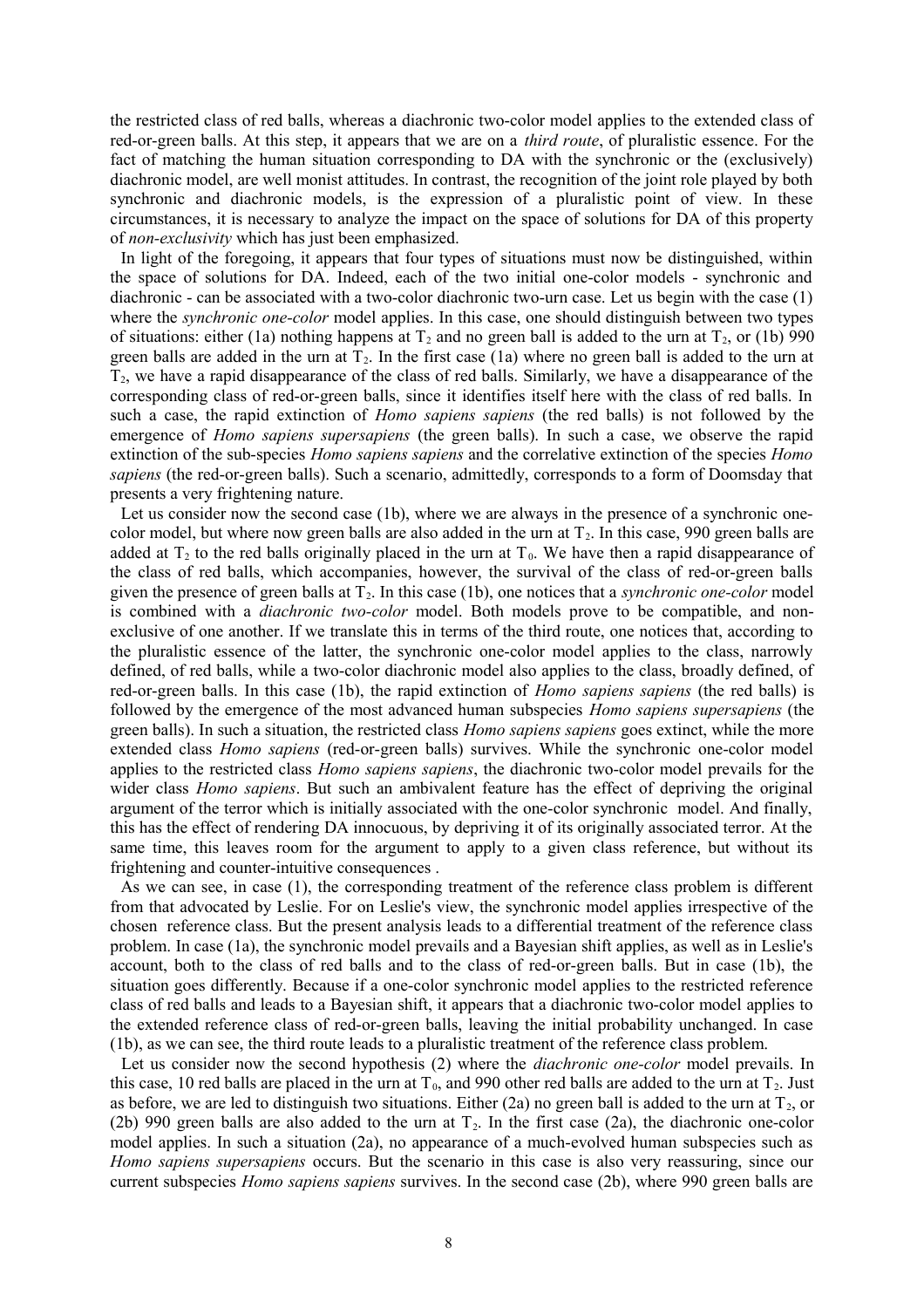added to the urn at  $T_2$ , a diachronic two-color model adds up to the initial diachronic one-color model. In such a case (2b), it follows the emergence of the most advanced subspecies *Homo sapiens supersapiens*. In this case, the scenario is doubly reassuring, since it leads both to the survival of *Homo sapiens sapiens* and of *Homo sapiens supersapiens*. As we can see, in case (2), it is the diachronic model which remains the basic model, leaving the prior probability unchanged.

At this step, we are in a position to complete the construction of the space of solutions for DA. Indeed, a new application of a principle of indifference leads us here to assign a probability of 1/4 to each of the 4 sub-cases: (1a), (1b), (2a), (2b). The latter are represented in the figure below:

| Case           |                | $T_{0}$    | $T_2$  | $\boldsymbol{P}$ |
|----------------|----------------|------------|--------|------------------|
| 1              | 1a             | $\bigcirc$ |        | 1/4              |
|                | 1 <sub>b</sub> | O          | Œ      | 1/4              |
|                | 2a             | $\bigcirc$ | O      | 1/4              |
| $\overline{2}$ | 2 <sub>b</sub> | $\bigcirc$ | C<br>О | 1/4              |

*Figure 2.*

It suffices now to determine the nature of the scenario that is associated with each of the four subcases just described. As has been discussed above, a worrying scenario is associated with hypothesis  $(1a)$ , while a reassuring scenario is associated with the hypotheses  $(1b)$ ,  $(2a)$  and  $(2b)$ :

| Case           |                | $T_{0}$ | $T_2$             | $\boldsymbol{P}$ | Nature of the | $\boldsymbol{p}$ |
|----------------|----------------|---------|-------------------|------------------|---------------|------------------|
|                |                |         |                   |                  | scenario      |                  |
| 1              | 1a             |         | terrifying<br>1/4 |                  |               | 1/4              |
|                | 1 <sub>b</sub> |         |                   | 1/4              | reassuring    |                  |
|                | 2a             |         | Ω                 | 1/4              | reassuring    | 3/4              |
| $\overline{2}$ | 2 <sub>b</sub> |         | ◯                 | 1/4              | reassuring    |                  |

| 19Ur |  |
|------|--|
|      |  |

We see it finally, the foregoing considerations lead to a novel formulation of DA. For it follows from the foregoing that the original scope of DA should be reduced, in two different directions. It should be acknowledged, first, that either the *one-color synchronic model* or the *diachronic one-color model* applies to our current subspecies *Homo sapiens sapiens*. A principle of indifference leads us then to assign a probability of 1/2 to each of these two hypotheses. The result is a weakening of DA, as the Bayesian shift associated with a terrifying assumption no longer concerns but one scenario of the two possible scenarios. A second weakening of DA results from the pluralist treatment of the reference class problem. For in the case where the *one-color synchronic* model (1) applies to our subspecies *Homo sapiens sapiens*, two different situations must be distinguished. Only one of them, (1a) leads to the extinction of both *Homo sapiens sapiens* and *Homo sapiens* and corresponds thus to a frightening Doomsday. In contrast, the other situation (1b) leads to the demise of *Homo sapiens sapiens*, but to the correlative survival of the most advanced human subspecies *Homo sapiens supersapiens*, and constitutes then a quite reassuring scenario. At this stage, a second application of the principle of indifference leads us to assign a probability of 1/2 to each of these two sub-cases (see Figure 3). In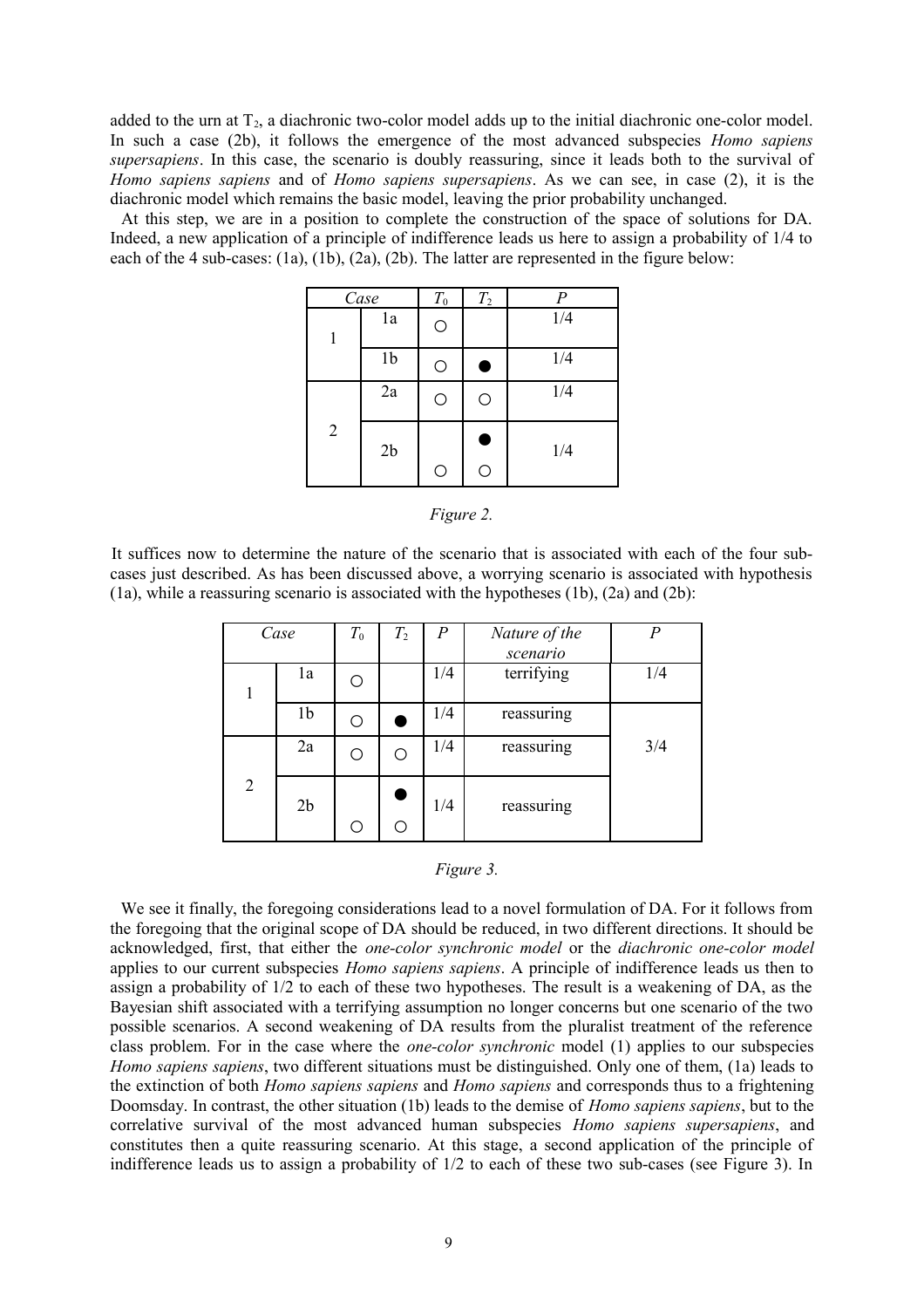total, a frightening scenario is henceforth associated with a probability of no more than 1/4, while a reassuring scenario is associated with a probability of 3/4.

As we can see, given these two sidesteps, a new formulation of DA ensues, which could prove to be more plausible than the original one. Indeed, the present formulation of DA can now be reconciled with our pretheoretical intuition. For the fact of taking into account DA now gives a probability of  $3/4$ for all reassuring scenarios and a probability of no more than 1/4 for a scenario associated with a frightening Doomsday. Of course, we have not completely eliminated the risk of a frightening Doomsday. And we must, at this stage, accept a certain risk, the scope of which appears however limited. But most importantly, it is no longer necessary now to give up our pretheoretical intuitions.

Finally, the preceding highlights a key facet of DA. For in a narrow sense, it is an argument related to the destiny of humankind. And in a broader sense (the one we have been concerned with so far) it emphasizes the difficulty of applying probabilistic models to everyday situations, [17](#page-11-16) a difficulty which is often largely underestimated. This opens the path to a wide field which presents a real practical interest, consisting of a taxonomy of probabilistic models, the philosophical importance of which would have remained hidden without the strong and courageous defense of the Doomsday argument made by John Leslie.<sup>[18](#page-11-17)</sup>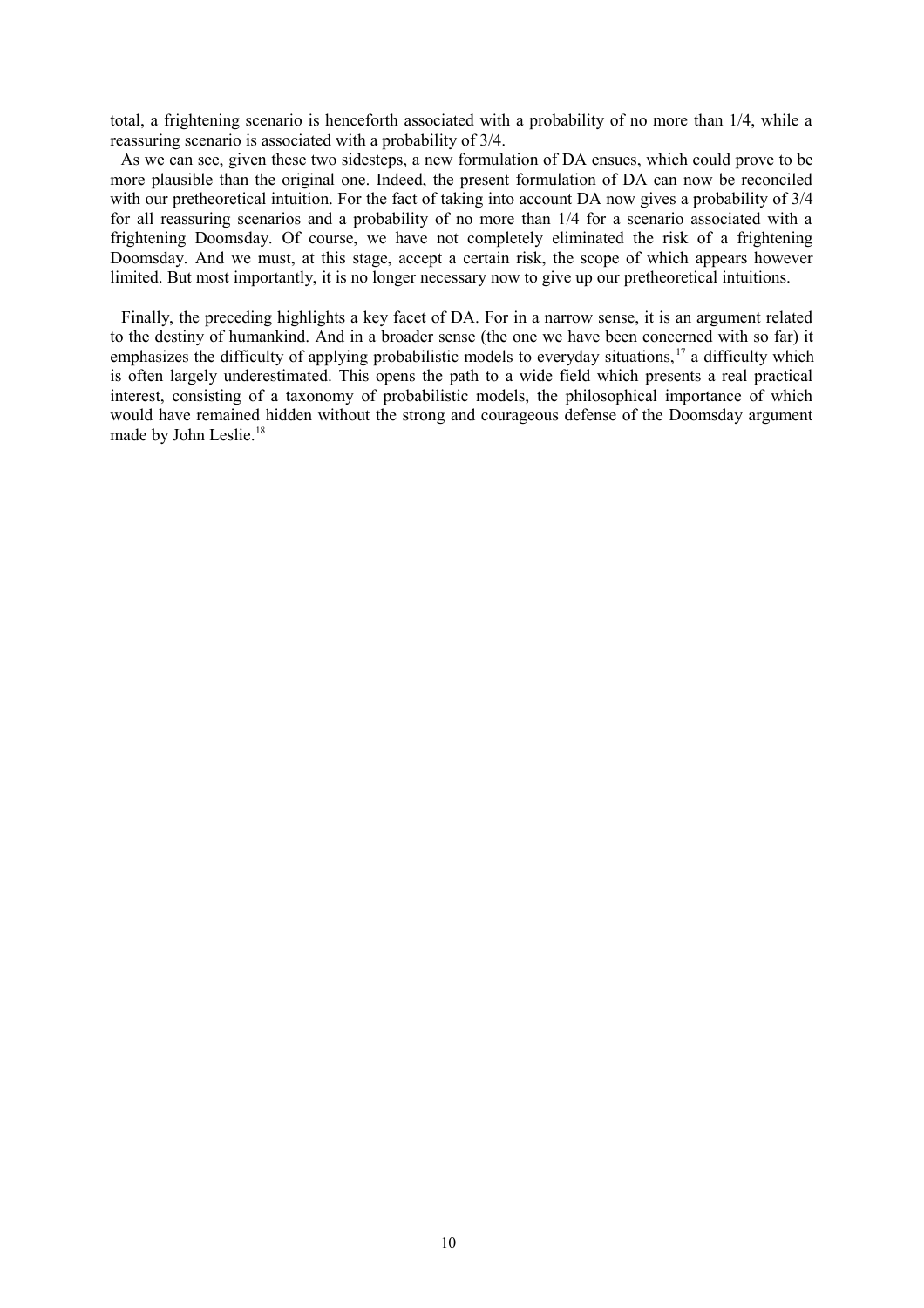## **REFERENCES**

Bostrom, Nick. 1997. "Investigations into the Doomsday argument." *preprint* at http://www.anthropicprinciple.com/preprints/inv/investigations.html.

———. 2002. *Anthropic Bias: Observation Selection Effects in Science and Philosophy* New York: Routledge.

- Chambers, Timothy. 2001. "Do Doomsday's Proponents Think We Were Born Yesterday?" *Philosophy* 76: 443-450.
- Delahaye, Jean-Paul. 1996. "Recherche de modèles pour l'argument de l'apocalypse de Carter-Leslie." *manuscrit.*

Eckhardt, William. 1993. "Probability Theory and the Doomsday Argument." *Mind* 102: 483-488.

———. 1997. "A Shooting-Room view of Doomsday." *Journal of Philosophy* 94: 244-259.

Franceschi, Paul. 1998. "Une solution pour l'argument de l'Apocalypse." *Canadian Journal of Philosophy* 28: 227-246.

———. 1999. "Comment l'urne de Carter et Leslie se déverse dans celle de Hempel." *Canadian Journal of Philosophy* 29: 139-156, English translation under the title "The Doomsday Argument and Hempel's Problem." http://cogprints.org/2172/.

-. 2002. "Une application des n-univers à l'argument de l'Apocalypse et au paradoxe de Goodman." Corté: University of Corsica, doctoral dissertation.

Hájek, Alan. 2002. "Interpretations of Probability." *The Stanford Encyclopedia of Philosophy*, E. N. Zalta (ed.), http://plato.stanford.edu/archives/win2002/entries/probability-interpret.

- Korb, Kevin. & Oliver, Jonathan. 1998. "A Refutation of the Doomsday Argument." *Mind* 107: 403- 410.
- Leslie, John. 1993. "Doom and Probabilities." *Mind* 102: 489-491.

———. 1996. *The End of the World: the science and ethics of human extinction* London: Routledge.

Sober, Eliott. 2003. **"**An Empirical Critique of Two Versions of the Doomsday Argument - Gott's Line and Leslie's Wedge." *Synthese* 135-3: 415-430.

Sowers, George. 2002. "The Demise of the Doomsday Argument." *Mind* 111: 37-45.